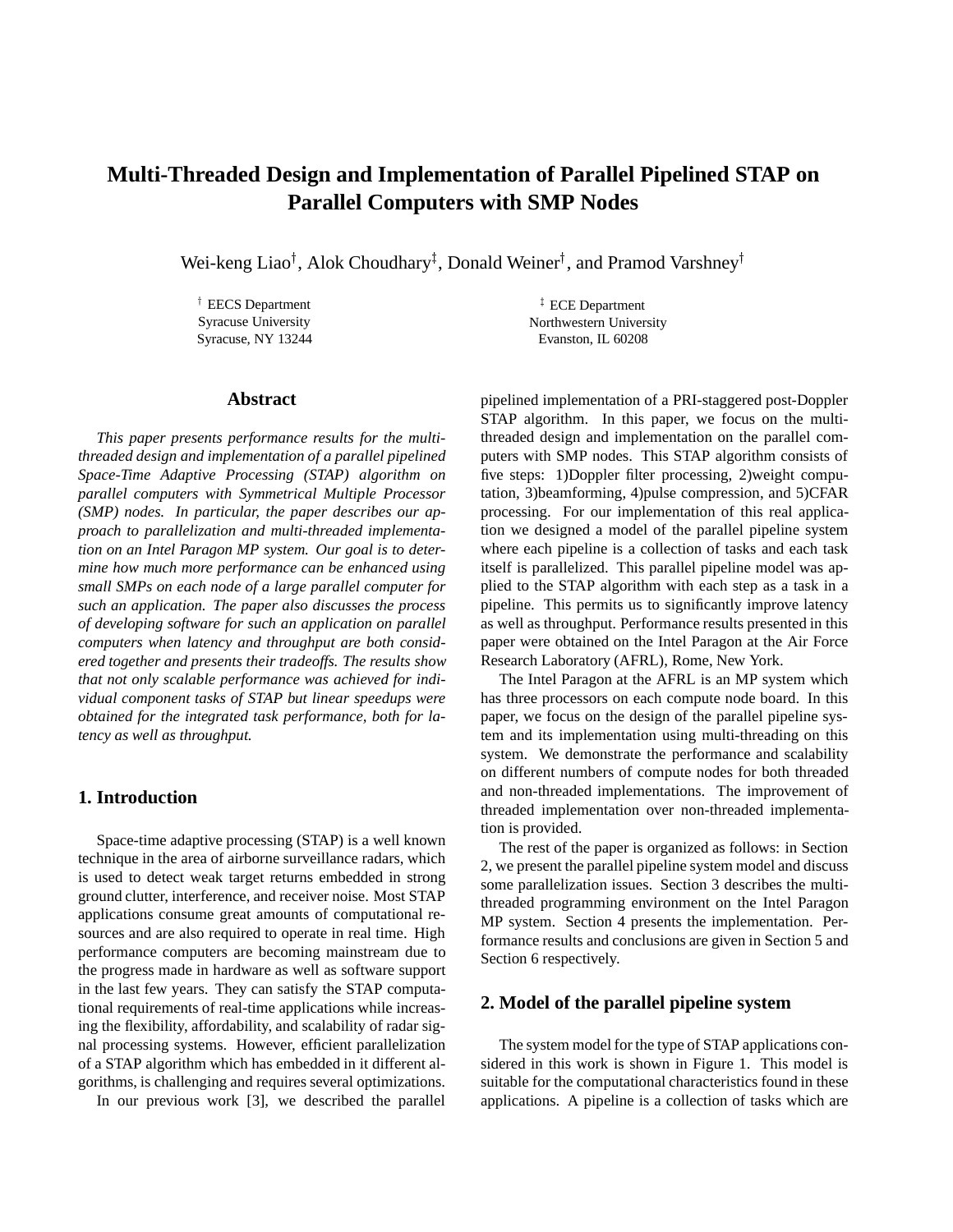

**Figure 1. Model of the parallel pipeline system. The set of pipelines indicates that the same pipeline is repeated on subsequent input data sets. Each task for all input instances is executed on the same number of compute nodes.**

executed sequentially. The input to the first task is obtained normally from sensors or other input devices and the inputs to the rest of the tasks in the pipeline are the outputs of their previous tasks. The set of pipelines shown in the figure indicates that the same pipeline is repeated on subsequent input data sets. Each block in a pipeline represents one parallel task, which itself is parallelized on multiple (different number of) compute nodes.

From a single task point of view, the execution flow consists of three phases: receive, compute, and send phases. In the receive and send phases, communication involves data transfer between two different groups of compute nodes. In the compute phase, work load is evenly partitioned among all compute nodes assigned in each task to achieve the maximum efficiency. For the parallel systems with SMP nodes, multi-threading technique can be employed to further improve the computation performance.

#### **2.1. Data dependency**

In such a parallel pipeline system, there exist both spatial and temporal parallelism that result in two types of data dependencies, namely, spatial data dependency and temporal data dependency [2, 5]. Spatial data dependency can be classified into inter-task data dependency and intra-task data dependency. Intra-task data dependencies arise when a set of subtasks needs to exchange intermediate results during the execution of a parallel task in a pipeline. Inter-task data dependency is due to the transfer and reorganization of data passed onto the next parallel task in the pipeline. Temporal data dependency occurs when some form of output generated by the tasks executed on the previous data set are needed by tasks executing the current data set. We will later see that STAP has both types of data dependencies.

## **2.2. Compute node assignment**

Optimal use of resources is particularly important in high-performance embedded applications due to limited resources and other constraints such as desired latency or throughput [4]. When several parallel tasks need to be executed in a pipelined fashion, tradeoffs exist between the assignment of processors for the maximization of overall throughput as opposed to the minimization of a single data set's response time (or latency.) The throughput requirement says that when allocating processors to tasks, it should be guaranteed that all the input data sets will be handled in a timely manner. That is, the processing rate should not fall behind the input data rate. The response time criteria, on the other hand, require minimizing the latency of computation on a particular set of data input.

# **3. Multi-threads on Paragon**

We implemented our parallel pipeline model of the STAP algorithm on the Intel Paragon XP/S parallel computer located at AFRL. The compute partition of this machine consists of 232 MP nodes, each has three i860 processors on its compute node board. By running UNIX OSF/1 operating system, the three processors are configured with two processors as general application processors and one processor as message coprocessor which is dedicated to message passing. Multi-threaded programming environment is supported on a Paragon system and the threads are implemented as *POSIX threads* [6].

# **4. Design and implementation**

The STAP algorithm we implemented is a PRI-staggered post-Doppler STAP algorithm [1, 7]. The design of the parallel pipelined STAP algorithm is shown in Figure 2. The parallel pipeline system consists of seven tasks. Both the weight computation and the beamforming tasks are divided into two parts, namely, "easy" and "hard" Doppler bins. The hard Doppler bins are those in which significant ground clutter is expected and the remaining bins are easy Doppler bins. The main difference between the two is the amount of data used and the amount of computation required. The input data set for the pipeline is obtained from a phased array radar and is formed in terms of a coherent processing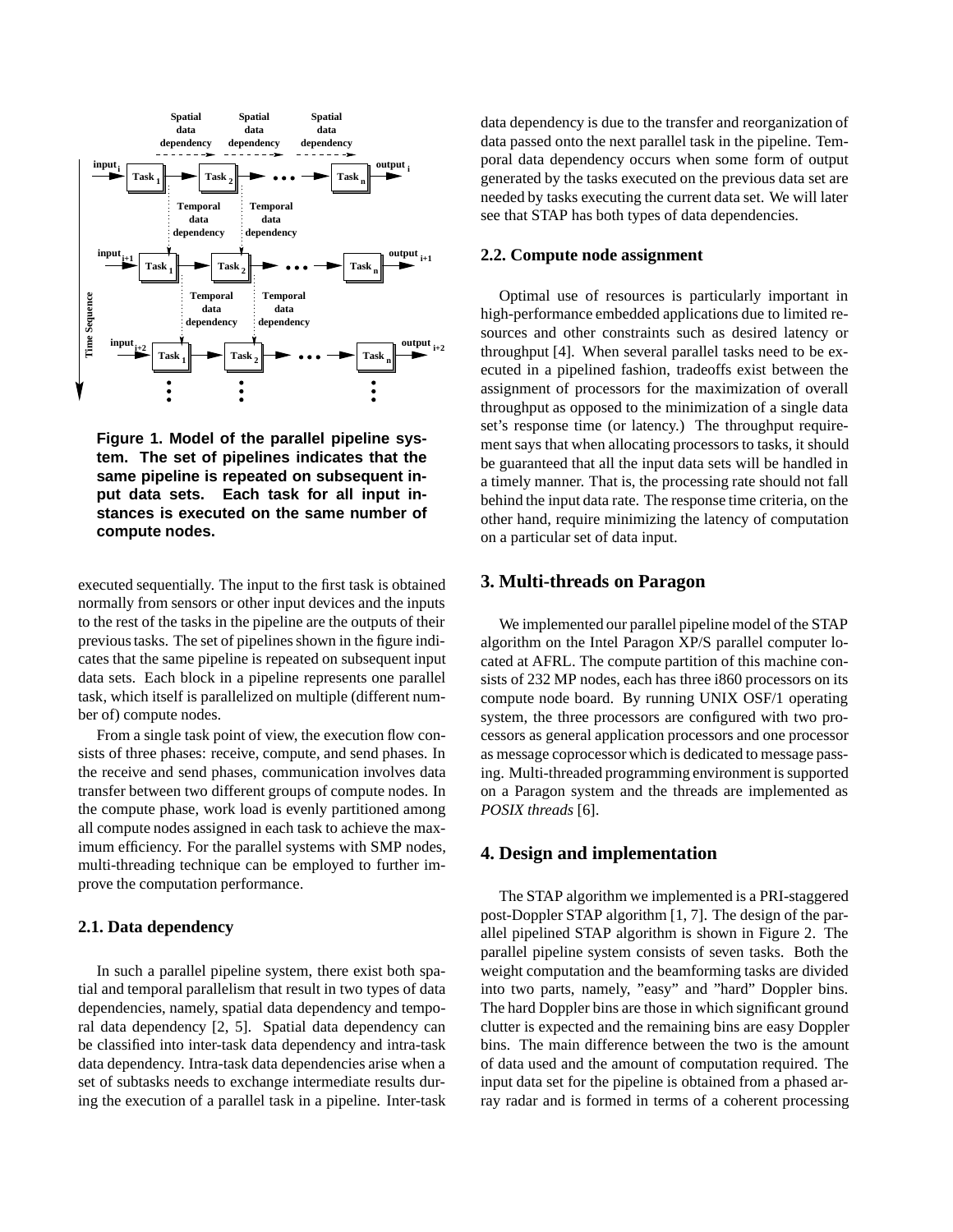

# **Figure 2. Implementation of parallel pipelined STAP. Arrows connecting task blocks represent data transfer between tasks.**

interval (CPI). Each CPI data set is a 3-dimensional complex data cube. The output of the pipeline is a report on the detection of possible targets. Each task  $i, 0 \le i \le 7$ , is parallelized by evenly partitioning its work load among  $P_i$  compute nodes. The execution time associated with task i is  $T_i$ . For the computation of the weight vectors for the current CPI data cube, data cubes from previous CPIs are used as input data. This introduces temporal data dependency. Temporal data dependencies are represented by arrows with dashed lines in Figure 2 where  $TD_{i,j}$  represents temporal data dependency of task  $j$  on data from task  $i$ . In a similar manner, spatial data dependencies  $SD_{i,j}$  can be defined and are indicated by arrows with solid lines.

Throughput and latency are two important measures for performance evaluation on a pipeline system.

$$
throughput = \frac{1}{\max_{0 \le i \le 6} T_i}.
$$
 (1)

$$
latency = T_0 + \max_{i=3,4} T_i + T_5 + T_6. \tag{2}
$$

The temporal data dependency does not affect the latency because weight computation tasks use data from the previous time instance rather than the current CPI. The filtered CPI data cube sent to the beamforming task does not wait for the completion of its weight computation. This explains why equation (2) does not contain  $T_1$  and  $T_2$ . A detailed description of the STAP algorithm we used can be found in  $[1, 7]$ .

#### **4.1. Threads in compute phases**

In the Intel Paragon MP system, two out of the three processors in one compute node are configured as general processors to run application code while the third as a message coprocessor which is dedicated to message passing.



**Figure 3. Implementation of two threads in the compute phase. The main thread signals the second thread to perform its computation. After completion of its computation, the second thread signals back to the main thread.**

With this configuration, only compute phase for each task in our parallel pipeline system is implemented with threads. The reason for not implementing threads in communication phases is that the Paragon message-passing library is not thread-safe. Since there are only two application processors in each compute node, each compute phase in every task will have two threads implemented. Figure 3 gives the execution flows of two threads in the compute phase.

## **5. Performance results**

The implementation of the STAP application based on our parallel pipeline system model was done on the Intel Paragon at AFRL. Each CPI complex data cube is a  $512 \times$  $16 \times 128$  three-dimensional array. A total of 27 CPIs were generated as inputs to the parallel pipeline system.

#### **5.1. Compute time**

For each task in the STAP algorithm, parallelization was done by evenly dividing computational load across compute nodes assigned to the task. Figure 4 gives the performance results of compute phases for different tasks. For each task, we obtained linear speedups on both implementations using two threads as well as using single thread.

Assuming that the execution time of a non-threaded implementation of a task is  $t_1$  and the execution time of its threaded implementation is  $t_2$ , we define the threading speedup for threaded over non-threaded implementation as  $s = \frac{t_1}{t_2}$ . Since two processors are employed in the threaded tanta de la construcción de la construcción de la construcción de la construcción de la construcción de la construcción de la construcción de la construcción de la construcción de la construcción de la construcción de la c implementation, we have  $\frac{t_1}{2} \leq t_2 \leq t_1$  and, therefore,  $1 \leq s \leq 2$ . The threading speedups for compute phases of all tasks are also given in Figure 4. By running on two processors at the same time, the two-threaded STAP code ideally can have a threading speedup of 2. However, in most cases, the actual threading speedups do not approach this ideal value. This may be caused by the limitation of implementation of operating system, OSF/1, and the implemen-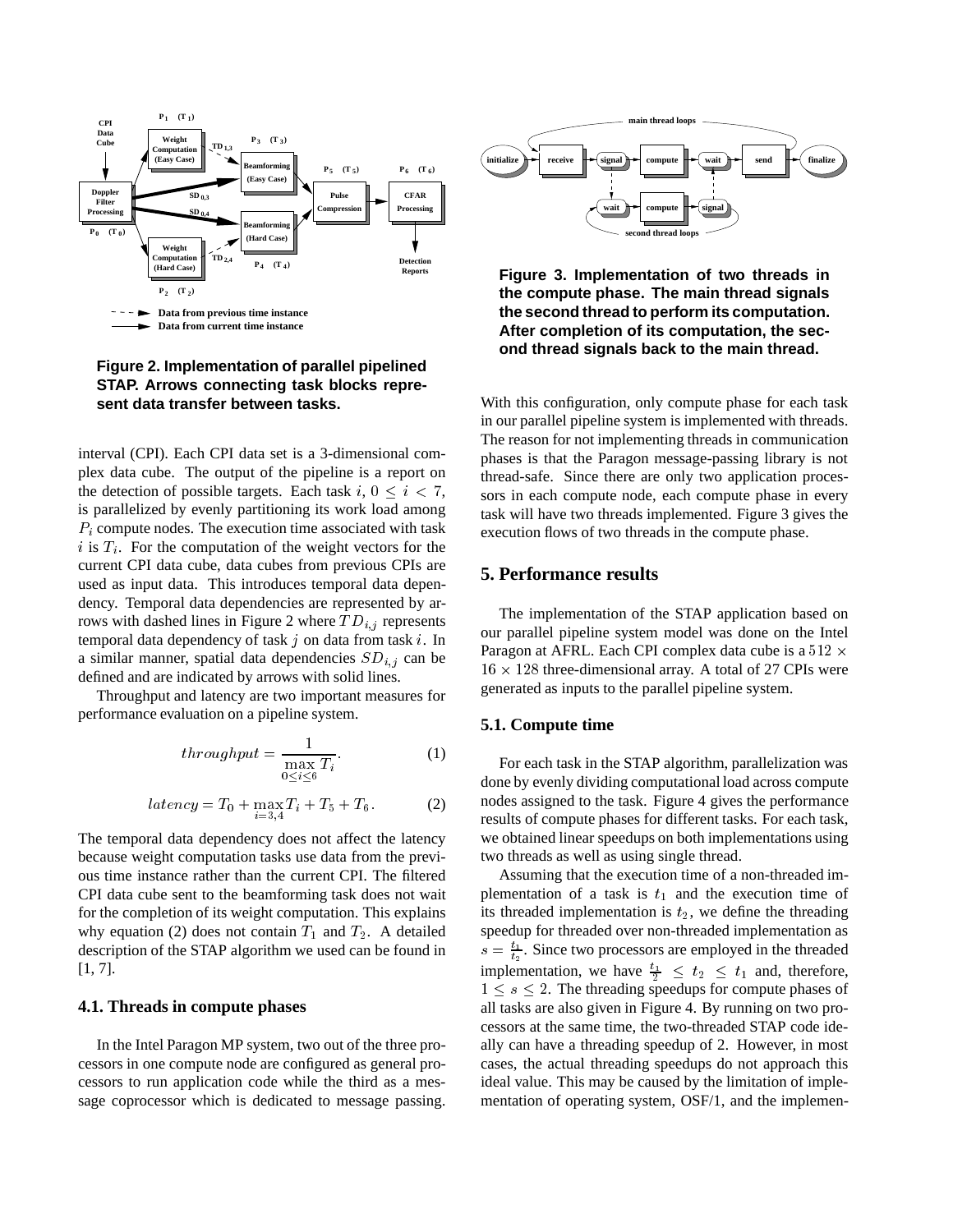

**Figure 4. Performance of compute phases as a function of number of compute nodes.**



**Figure 5. Integrated performance results for threaded and non-threaded implementations.**

tation of linked thread-safe libraries. On an Intel Paragon MP system, scheduling of threads is handled by the operating system kernel. Users cannot have control over or get information about which processor runs which thread.

#### **5.2. Integrated system performance evaluation**

Integrated system performance evaluation refers to the evaluation of performance when all the tasks in the pipeline are considered together. Throughput (number of CPIs per second) and latency (seconds per CPI) are the two most important measures for performance evaluation on the parallel pipeline system. Figure 5 shows the speedups and threading speedups achieved by the threaded implementation for both latency and throughput for three cases of different compute node assignments with 51, 102 and 176 nodes. From these experiments, it is clear that for latency and throughput measures we obtain linear speedups for both threaded and nonthreaded implementations. Given that this scale up is up to 176 compute nodes (we were limited to this number of nodes due to the size of the machine), we believe these are very good results.

#### **5.3. Tradeoff between throughput and latency**

Using an example, we illustrate how further performance improvements may (or may not) be achieved if a few additional compute nodes are available. We now take the case with 102 nodes from Figure 5 as an example and add some nodes to the pipeline to analyze its effect on the throughput and latency. Compute nodes were added to each task in increments of two nodes at a time. The resulting throughput and latency are plotted in Figure 6.

When nodes were added to the Doppler filter processing task, the throughput increased and latency reduced. From Equations (1) and (2), this improvement was obtained because the execution time,  $T_0$ , is reduced. However, when the number of nodes added is more than 8, both throughput and latency degrade. This is because the Doppler filter processing task finishes its computation on the new CPI so fast that the actual send operations for the previous CPI have not been carried out yet. The waiting time increases Doppler filter processing task's execution time,  $T_0$ , and therefore degrades the throughput and latency.

When compute nodes are added to easy and hard weight computation tasks, the resulting throughput and latency have no significant changes. This is because the latency does not contain the execution time of weight computations, as indicated in Equation (2). However, when extra compute nodes are added to either the beamforming or the pulse compression task, we observe that the latency is reduced. This is because the execution times  $T_3$ ,  $T_4$ , and  $T_5$  reduce in Equation (2). The throughput, on the other hand, is not improved because the Doppler filter processing task is the task with the maximum execution time among all tasks.

Figure 6 presents the tradeoffs between increasing the throughput and reducing the latency, when assigning nodes to the tasks in the pipeline. We observed that only the addition of nodes to the Doppler filter processing task can increase the throughput. Similarly, only beamforming and pulse compression tasks are candidates for the addition of more compute nodes to reduce the latency.

Compute node assignment can also be made in such a way that both throughput and latency are improved simul-